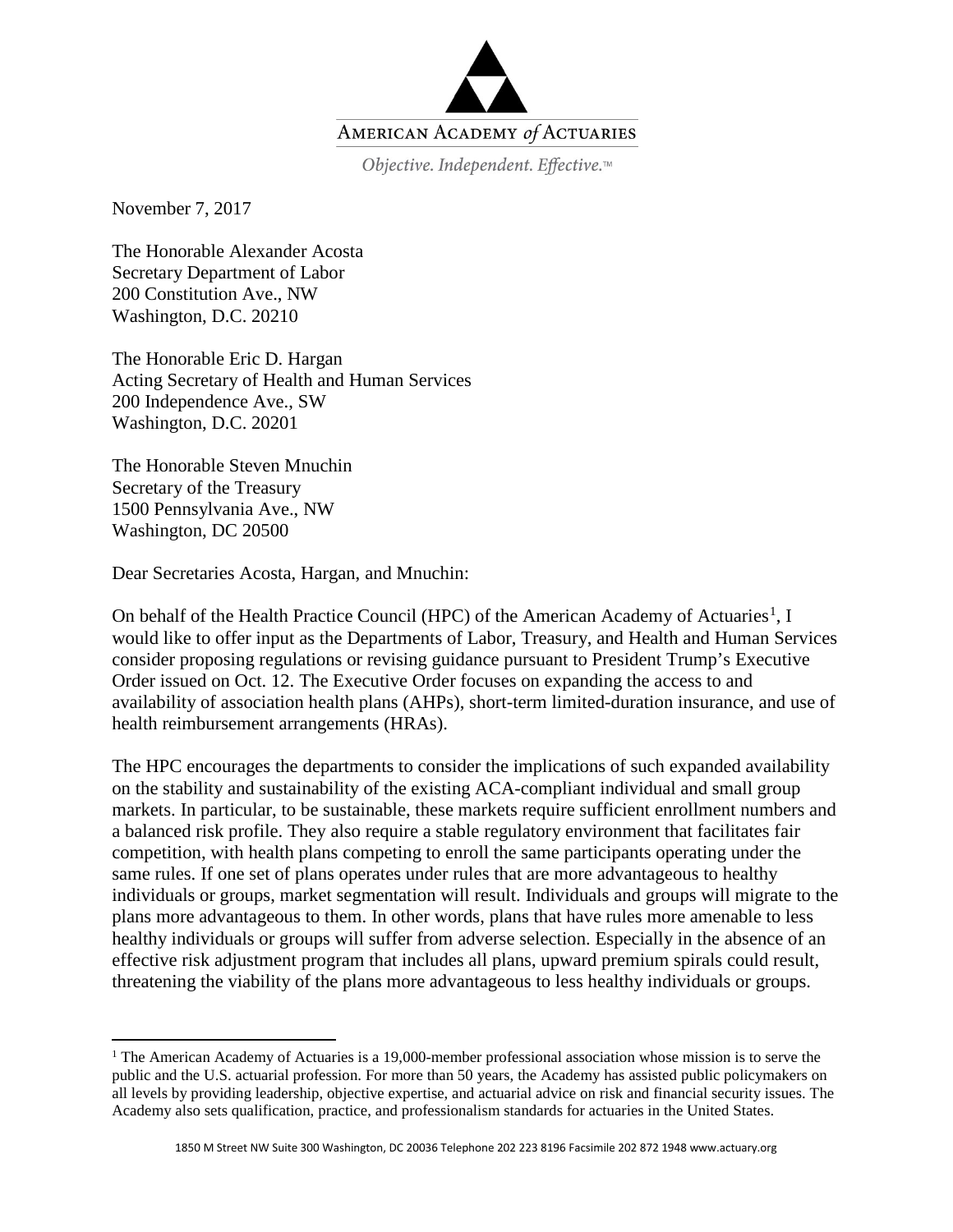The questions and comments below highlight various issues that would need to be addressed in the rulemaking process and the possible implications for stability of the ACA-compliant markets.

# **Expanding Access to Association Health Plans**

 $\overline{a}$ 

Under current law, regulations, and guidance, fully insured AHPs follow the rules pertaining to the units they are enrolling. In other words, AHPs that enroll small groups must follow the small group ACA rules; AHPs that enroll individuals must follow the individual market ACA rules. These rules include prohibiting coverage denials or higher premiums for individuals or groups with pre-existing health conditions, benefit coverage requirements, and cost-sharing limits. Each market also uses risk adjustment and a single risk pool to help ensure that plans are appropriately compensated for the risks they bear, thereby reducing incentives for insurers to avoid high-risk individuals and groups.

### Market segmentation and adverse selection risk for ACA-compliant plans

Large groups are not required to follow all of the benefit requirements applicable to individual and small group coverage. In addition, premiums for large group coverage can vary based on the expected health costs of the group; age factors can exceed the 3:1 limits currently required in the individual and small group markets; and health status factors—prohibited in the individual and small group markets—are allowed in the large group market.<sup>[2](#page-1-0)</sup> Prior to the ACA, AHPs were allowed to underwrite and set premiums based on the health conditions of the AHP members. If AHPs were allowed to follow the rules applicable to large groups, they could return to their pre-ACA practices and offer lower premiums to healthy and/or young enrollees, but premiums for ACA-compliant plans would increase because their risk pools could deteriorate.<sup>[3](#page-1-1)</sup> The extent to which broader access to AHPs could result in market segmentation and adverse selection in ACA-compliant markets depends on many factors, including:

- *Would the exemption from individual and small group ACA rules be only for self-funded AHPs or for fully insured plans as well?* The broader the exemption, the greater the risk of adverse selection to the fully insured, ACA-compliant pool.
- *Would all individuals be eligible to participate in an AHP?* Limiting AHP participation to small groups would mean adverse selection risk and the resulting higher premiums would be limited to the ACA-compliant small group market. Allowing individuals access to AHPs would raise the adverse selection risk in the individual market as well, leading to higher premiums in that market also.
- *Would self-employed individuals be eligible to participate in an AHP?* Allowing individuals to participate in an AHP only if they are self-employed would somewhat limit the adverse

<span id="page-1-0"></span><sup>&</sup>lt;sup>2</sup> While rating factors such as age, gender, industry, and health status can be used in the development of large group rates, these factors are aggregated for the group as a whole. Within the group, rates for individual employees rarely vary by age or gender and never vary by an employee's or dependent's health status.

<span id="page-1-1"></span><sup>&</sup>lt;sup>3</sup> Transitional plans (often referred to as "grandmothered plans") provide an example of what can happen when it becomes advantageous for lower-cost individuals to be covered by noncompliant plans. In states that permitted individuals and small groups to retain their pre-ACA plans, lower-cost individuals and groups were more likely to do so because they could face lower premiums. Higher costs among ACA-compliant plans were the result.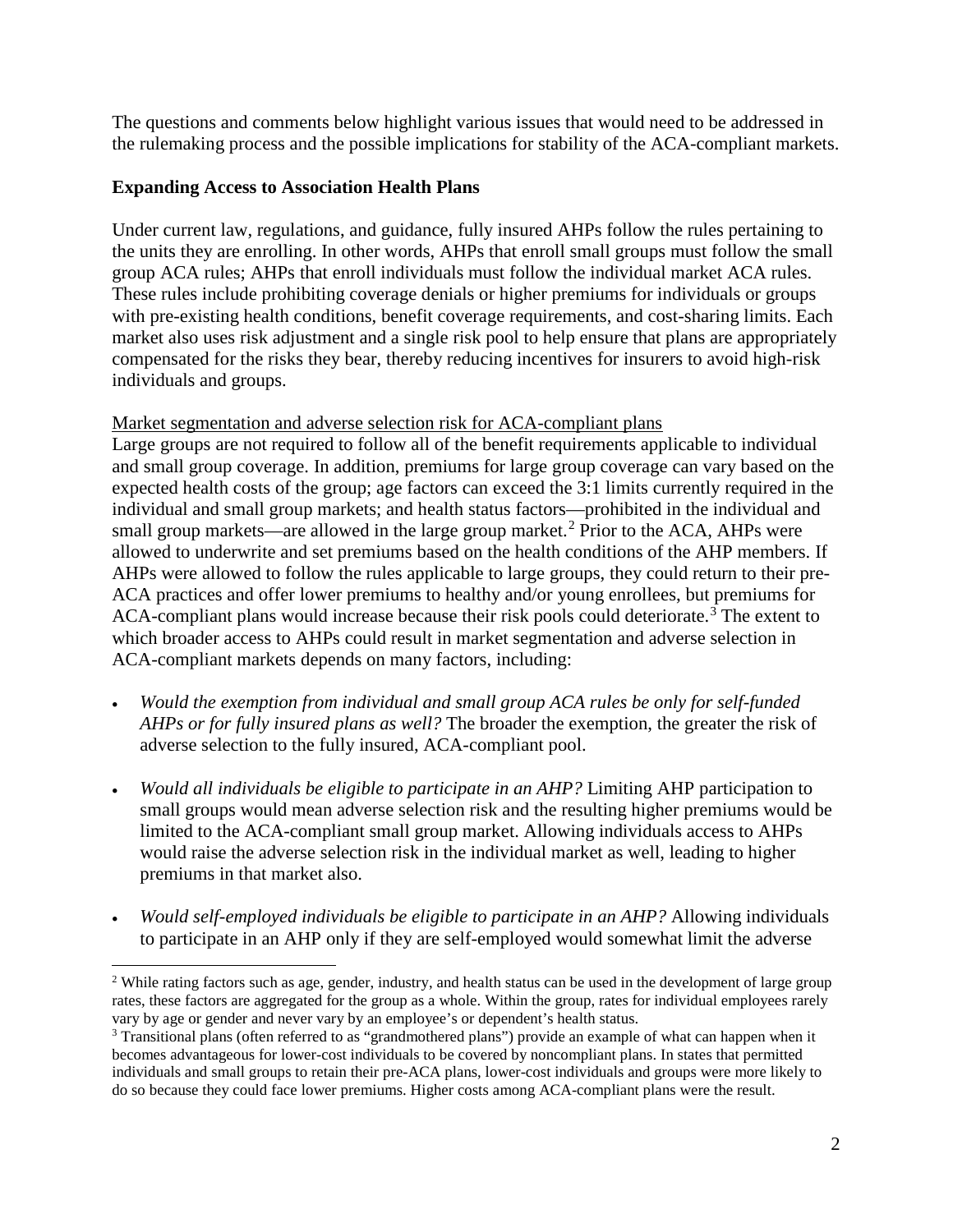selection risk to the ACA-compliant individual market. Nevertheless, self-employed individuals make up a sizeable share of the individual market; [4](#page-2-0) if healthy self-employed individuals were given the option of a lower-premium AHP, the ACA-compliant individual market could deteriorate, leading to higher premiums.

### Individual and employer mandate requirements

The individual mandate is an integral component of the law, especially given current law provisions that prohibit insurers in the ACA-compliant markets from denying coverage or charging higher premiums based on pre-existing health conditions. In addition, the employer mandate, applicable to employers with 50 or more workers, encourages employers to offer coverage that meets affordability and minimum value requirements.

- *Would AHP coverage count toward meeting the individual mandate?* If AHP coverage abides by current large group requirements, then it would satisfy the individual mandate. Large groups may currently offer plans with benefits and cost-sharing requirements that do not meet minimum value requirements (i.e., are less generous than ACA-compliant plans), but are still considered minimum essential coverage for the individual mandate. Further market segmentation and adverse selection in the ACA-compliant markets could result if healthy individuals and groups opt for less generous AHP coverage.
- *How would the employer mandate rules apply to an AHP?* Large employers are subject to a financial penalty if workers do not have access to employer coverage that meets the affordability and minimum value requirements and instead obtain subsidized coverage in the individual market. How would the employer mandate rules apply to employers providing coverage through an AHP?

# Timing of AHP expansions

l

Premiums for 2018 ACA-compliant plans are finalized and open enrollment began on Nov. 1. These premiums were developed assuming current AHP rules. If access to AHPs is expanded at any time during 2018, premiums for ACA-compliant plans could be understated to the extent that AHPs attract a healthier enrollee population, worsening the risk profile of the ACAcompliant markets.

• *Would insurers be allowed to submit mid-year premium changes for the individual market? Would insurers also be able to modify small group rates mid-year for groups that enrolled earlier in the year?*[5](#page-2-1) Insurers are already beginning the process of developing ACA market premiums for 2019; initial rates will likely need to be filed during the spring of 2018. Resource constraints for insurers and regulators could make it difficult to simultaneously develop and approve revised rates for 2018, especially on a condensed timeline, alongside

<span id="page-2-0"></span><sup>4</sup> Emilie Jackson, Adam Looney, and Shanthi Ramnath, ["The Rise of Alternative Work Arrangements: Evidence and](https://www.treasury.gov/resource-center/tax-policy/tax-analysis/Documents/WP-114.pdf)  [Implications for Tax Filing and Benefit Coverage,"](https://www.treasury.gov/resource-center/tax-policy/tax-analysis/Documents/WP-114.pdf) Department of Treasury, Office of Tax Analysis Working Paper 114, January 2017.

<span id="page-2-1"></span><sup>&</sup>lt;sup>5</sup> Insurers can already change small group rates quarterly for new business and renewal business. Therefore, for any new or renewal group business beginning after a change to AHP rules, the change can be incorporated into the rates as long as the changes are known far enough in advance.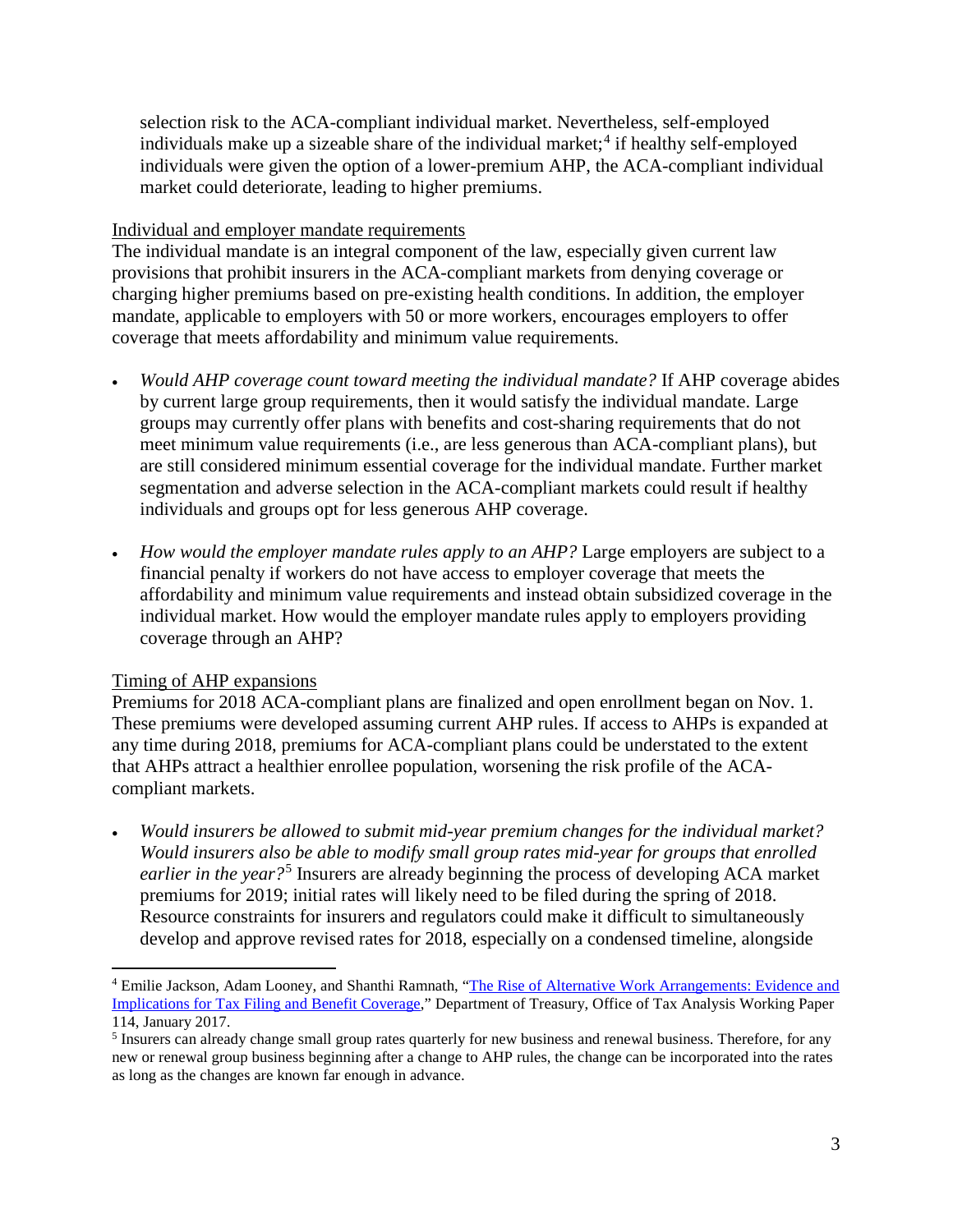the 2019 rates. In addition, laws and regulations in many states require rates and coverage to be effective for a period of 12 months.

• *If mid-year rate changes are allowed, would a mid-year open enrollment period be held so that individuals could reassess their options?* If rates change for ACA-compliant plans midyear, it may be appropriate to consider holding a new open enrollment period or at least a special enrollment period for those whose rates increase.

#### Solvency and Consumer Protections

Self-funded AHPs face increased insolvency risk without clearly defined regulatory authority. In addition, all AHPs, both self-funded and fully insured, would need to be subject to state-level consumer protection laws.

- *What entity would be responsible for solvency authority for self-funded AHPs?* To ensure plan solvency in the event that plan expenditures exceed premiums due to adverse experience, insurers are required to meet state-regulated solvency requirements based on risk-based capital (RBC) formulas. Self-funded AHPs face increased insolvency risk without clearly defined regulatory authority. Absent such authority, it is likely that no entity will bear the sole responsibility for regulating AHPs or that there will be conflicting regulation. Selffunded AHPs could suffer the same fate as previous multiple employer welfare arrangements (MEWAs), many of which experienced bankruptcies and left consumers with limited avenues for redress. MEWA rules have clarified that states have regulatory authority over MEWAs. To avoid insolvency risks to AHPs, surplus requirements for self-funded AHPs should be similar to the minimum requirements for health RBC developed by the National Association of Insurance Commissioners.
- *What entity is responsible for overseeing consumer protections?* It is important to recognize the need for AHPs to abide by state-level consumer protection laws, including but not limited to network adequacy requirements and appeal processes for denied services.

#### **Expanded Availability of Short-Term Duration Insurance**

Short-term duration insurance plans are currently capped at three months, down from the 12 months allowed prior to 2017. Although currently a relatively small share of the market, enrollment in short-term plans has been growing, and could grow faster if the rules expand availability further. Short-term plans are not required to follow ACA issue and rating rules or benefit coverage requirements and typically exclude coverage for pre-existing conditions. Although coverage can be somewhat comprehensive, it usually excludes or limits coverage for certain benefit categories, such as maternity care, physical therapy, and mental health and substance abuse treatment. Short-term plans also usually have overall coverage limits, for instance \$1 million. Typically, plans can be renewed once (or more than once by switching to another insurer), but are not guaranteed renewable. Pre-existing condition exclusions begin again upon renewal, meaning any conditions that began in the prior coverage period would not be covered in the next period. Short-term coverage does not satisfy the requirement for meeting the individual mandate.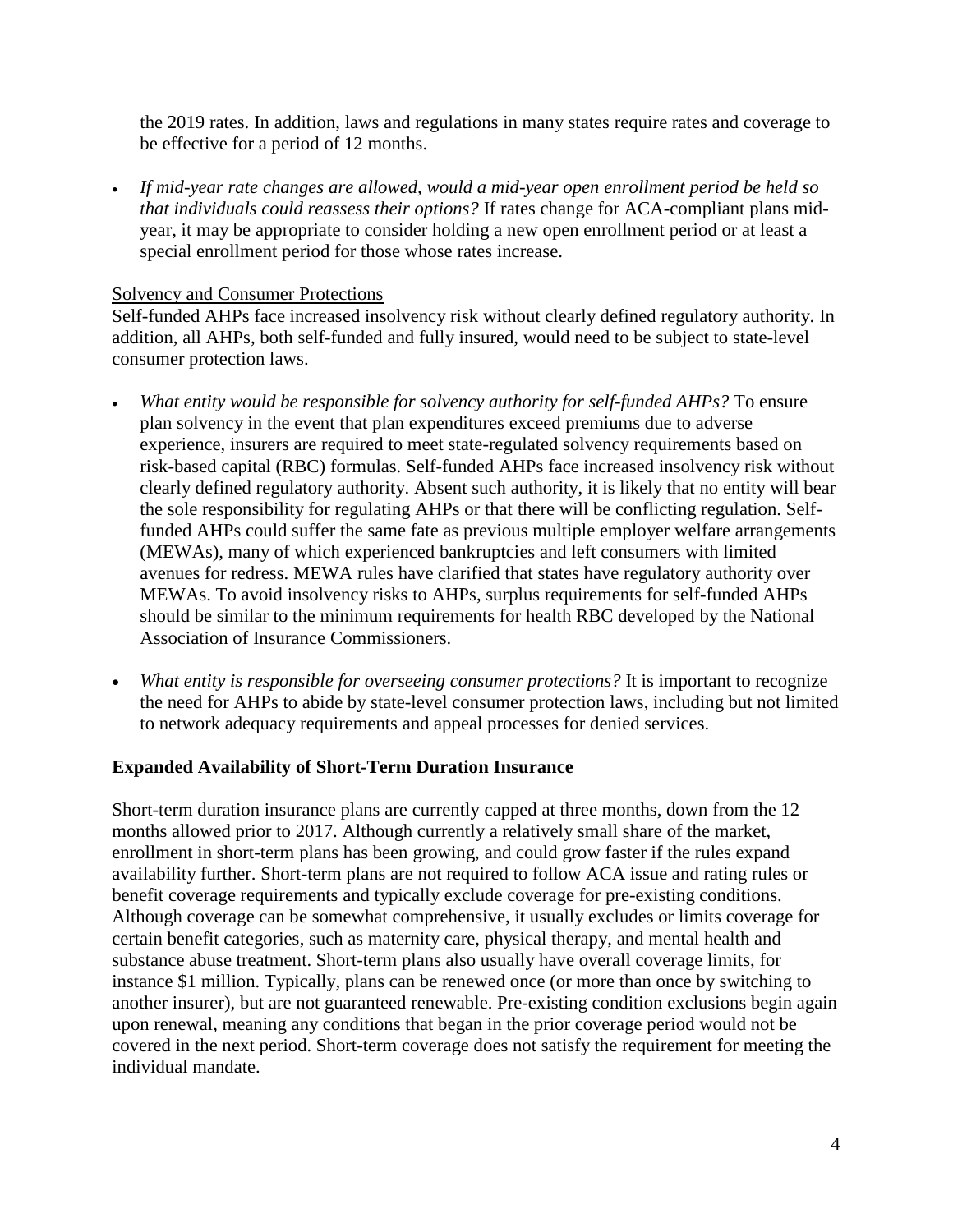Market segmentation and adverse selection risk for ACA-compliant plans

Because of the pre-existing condition exclusions, premiums for short-term plans can be considerably lower than ACA-compliant plans and can be more attractive to individuals who are healthy. The more available short-term plans are and the more attractive they become to healthy individuals, the greater the risk for market segmentation and adverse selection, and therefore higher premiums, in the ACA-compliant individual market.

- *Would short-term coverage count toward meeting the individual mandate?* Short-term coverage would be more attractive to individuals if it met the individual mandate requirement. That could worsen the deterioration of the individual market, by further siphoning off healthy individuals.
- *Would coverage be guaranteed renewable?* Allowing short-term plans to be guaranteed renewable could make them more attractive to people who are currently healthy, because any new health conditions that arise would not be subject to pre-existing condition exclusions upon renewal. However, premiums would likely increase with policy duration to reflect this increased protection.

# Timing of expansion of short-term plan availability

Premiums for 2018 ACA-compliant plans are final and open enrollment began on Nov. 1. These premiums were developed assuming current short-term duration insurance rules. If access to short-term plans is expanded at any time during 2018, premiums for ACA-compliant plans could be understated to the extent that short-term plans attract a healthier enrollee population, worsening the risk profile of the ACA-compliant markets.

- *Would insurers be allowed to submit mid-year premium changes for the individual market?* Insurers are already beginning the process of developing ACA market premiums for 2019; initial rates will likely need to be filed during the spring of 2018. Similar to the situation if AHP availability is expanded, resource constraints for insurers and regulators could make it difficult to simultaneously develop and approve revised rates for 2018, especially on a condensed timeline, alongside the 2019 rates. In addition, laws and regulations in many states require rates and coverage to be effective for a period of 12 months.
- *If mid-year rate changes are allowed, would a mid-year open enrollment period be held so that individuals and groups could reassess their options?* If rates change for ACA-compliant plans mid-year, it may be appropriate to consider holding a new open enrollment period or at least a special enrollment period for those whose rates increase.

# **Expanded Availability and Permitted Use of Health Reimbursement Arrangements**

Although the  $21<sup>st</sup>$  Century Cures Act (PL 114-255) allows small employers to use HRA contributions toward individual market premiums, large employers are prohibited from doing so. Extending the ability to large employers could increase the adverse selection risk in the individual market if less healthy workers are disproportionately encouraged directly or indirectly to use their HRAs for coverage on the individual market. For instance, large employers with a greater share of less healthy employees could be more likely to offer HRAs toward individual